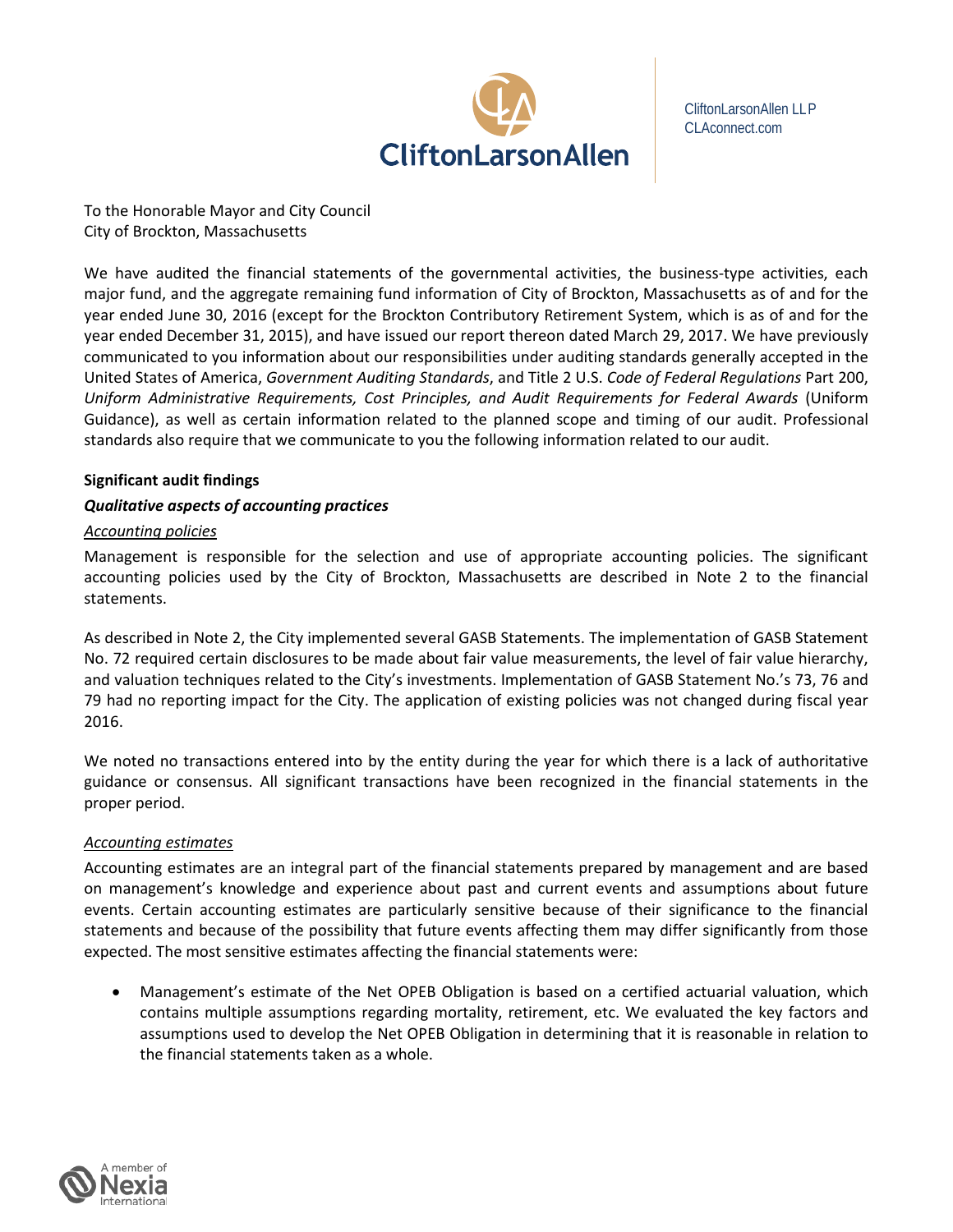- Management's estimate of the Net Pension Liability, among other things, was based on a certified actuarial valuation, which contains multiple assumptions regarding mortality, retirement, etc. We evaluated the key factors and assumptions used as part of the actuarial valuation in determining that they are reasonable in relation to the financial statements taken as a whole. We have also evaluated the audit report, including the Schedule of Employer Allocations and Schedule of Pension Amounts by Employer in determining that they are reasonable and consistent with GASB Statement No. 68
- Management's estimate of depreciation expense is based on the estimated useful lives of capital assets, which are based on history and industry standards. We evaluated the methods used in determining the useful lives in determining they are reasonable in relation to the financial statements taken as a whole.
- Management's estimate of its incurred but not reported (IBNR) health insurance claims is based on actual payments made and historical trends. We evaluated the key factors and assumptions used to develop the IBNR liability in determining that it is reasonable in relation to the financial statements taken as a whole.
- Management's estimate of its workers' compensation claims is based on estimated remaining years of life, weekly compensation, expected return to work dates and estimated medical costs. We evaluated the key factors and assumptions used to develop the workers compensation liability in determining that it is reasonable in relation to the financial statements taken as a whole.
- Management's estimate of its landfill liability is based on engineering studies, which contain multiple estimates of useful life, available and utilized capacity and costs to close and monitor the landfill. We evaluated the key factors and assumptions used to develop the landfill liability in determining that it is reasonable in relation to the financial statements taken as a whole.
- Management's tax refunds payable liability is based on outstanding appellate tax board cases and historical knowledge of case resolutions. We evaluated the key factors and assumptions used to develop the tax refunds payable liability in determining that it is reasonable in relation to the financial statements taken as a whole.

### *Financial statement disclosures*

Certain financial statement disclosures are particularly sensitive because of their significance to financial statement users. There were no particularly sensitive financial statement disclosures.

The financial statement disclosures are neutral, consistent, and clear.

### *Difficulties encountered in performing the audit*

We encountered no significant difficulties in dealing with management in performing and completing our audit.

### *Uncorrected misstatements*

Professional standards require us to accumulate all misstatements identified during the audit, other than those that are clearly trivial, and communicate them to the appropriate level of management. Management has determined that the effects of uncorrected misstatements are immaterial, both individually and in the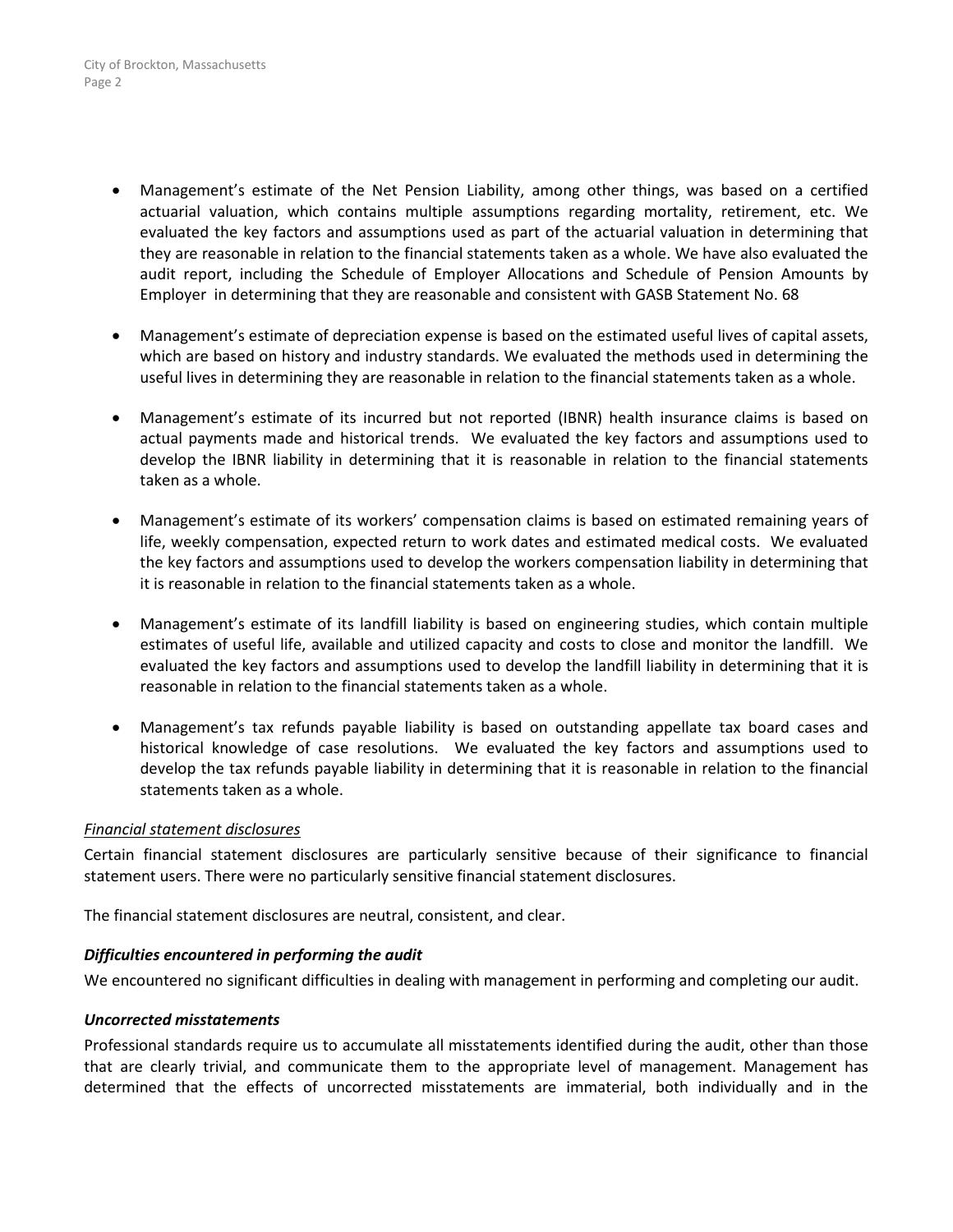aggregate, to the financial statements taken as a whole. The following summarizes uncorrected misstatements of the financial statements:

• Potential understatement of health insurance claims incurred but not reported (IBNR) liability totaling approximately \$397,000. The impact of this potential understatement would decrease general fund balance and governmental activities net position by \$397,000.

### *Corrected misstatements*

None of the misstatements detected as a result of audit procedures and corrected by management were material, either individually or in the aggregate, to the financial statements taken as a whole.

### *Disagreements with management*

For purposes of this letter, a disagreement with management is a financial accounting, reporting, or auditing matter, whether or not resolved to our satisfaction, that could be significant to the financial statements or the auditors' report. No such disagreements arose during our audit.

# *Management representations*

We have requested certain representations from management that are included in the management representation letter dated March 29, 2017.

## *Management consultations with other independent accountants*

In some cases, management may decide to consult with other accountants about auditing and accounting matters, similar to obtaining a "second opinion" on certain situations. If a consultation involves application of an accounting principle to the entity's financial statements or a determination of the type of auditors' opinion that may be expressed on those statements, our professional standards require the consulting accountant to check with us to determine that the consultant has all the relevant facts. To our knowledge, there were no such consultations with other accountants.

### *Significant issues discussed with management prior to engagement*

We generally discuss a variety of matters, including the application of accounting principles and auditing standards, with management each year prior to engagement as the entity's auditors. However, these discussions occurred in the normal course of our professional relationship and our responses were not a condition to our engagement.

# *Audits of group financial statements*

We noted no matters related to the group audit that we consider to be significant to the responsibilities of those charged with governance of the group.